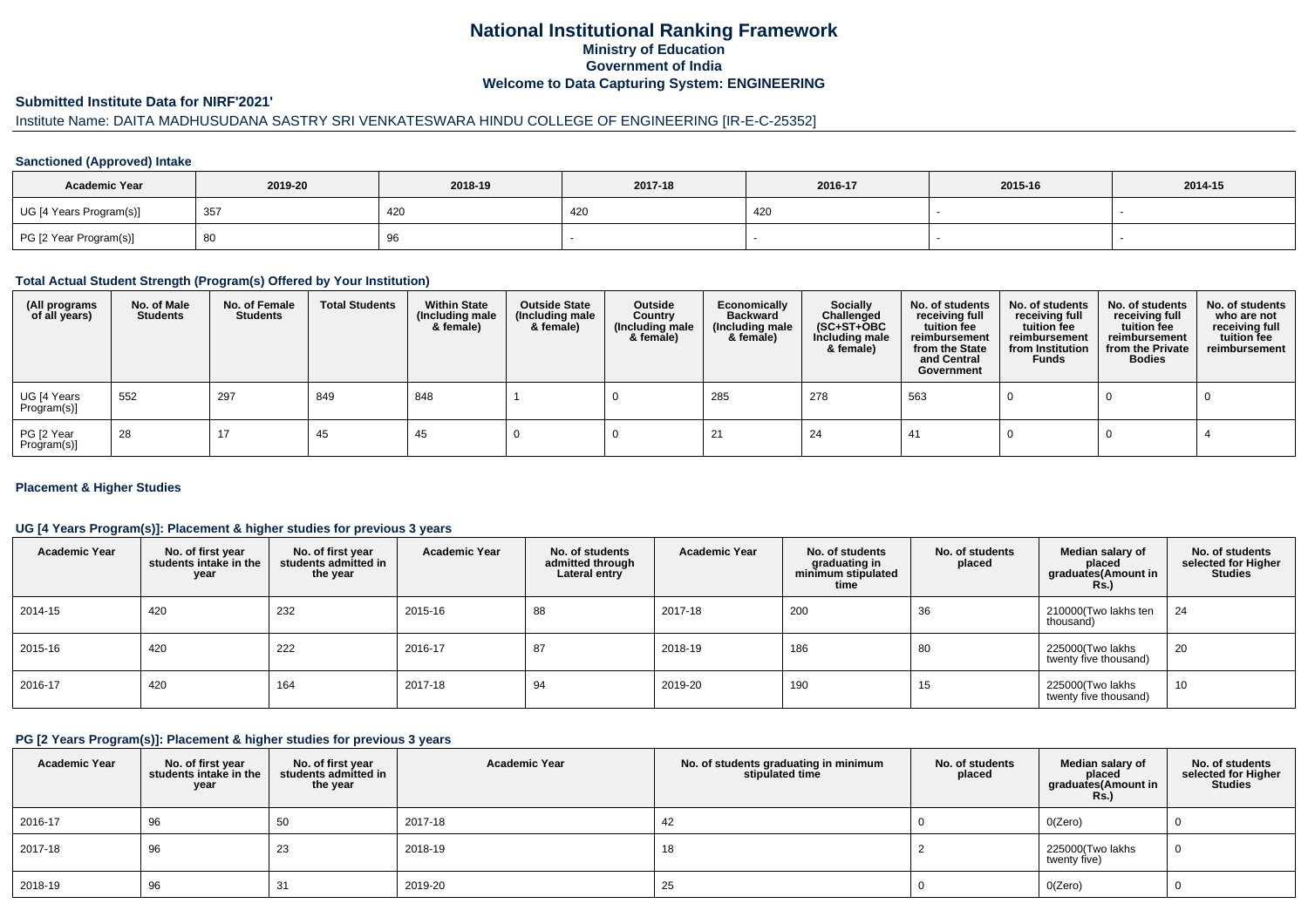#### **Ph.D Student Details**

| Ph.D (Student pursuing doctoral program till 2019-20 Students admitted in the academic year 2020-21 should not be entered here.) |         |         |         |  |  |  |  |
|----------------------------------------------------------------------------------------------------------------------------------|---------|---------|---------|--|--|--|--|
| <b>Total Students</b>                                                                                                            |         |         |         |  |  |  |  |
| Full Time                                                                                                                        |         |         |         |  |  |  |  |
| Part Time                                                                                                                        |         |         |         |  |  |  |  |
| No. of Ph.D students graduated (including Integrated Ph.D)                                                                       |         |         |         |  |  |  |  |
|                                                                                                                                  | 2019-20 | 2018-19 | 2017-18 |  |  |  |  |
| Full Time                                                                                                                        |         |         |         |  |  |  |  |
| Part Time                                                                                                                        |         |         |         |  |  |  |  |

# **Financial Resources: Utilised Amount for the Capital expenditure for previous 3 years**

| <b>Academic Year</b>                                                                                                                                                                      | 2019-20                                                                  | 2018-19                                                                                              | 2017-18                                                                  |  |
|-------------------------------------------------------------------------------------------------------------------------------------------------------------------------------------------|--------------------------------------------------------------------------|------------------------------------------------------------------------------------------------------|--------------------------------------------------------------------------|--|
|                                                                                                                                                                                           | <b>Utilised Amount</b>                                                   | <b>Utilised Amount</b>                                                                               | <b>Utilised Amount</b>                                                   |  |
|                                                                                                                                                                                           |                                                                          | Annual Capital Expenditure on Academic Activities and Resources (excluding expenditure on buildings) |                                                                          |  |
| Library (Books, Journals and e-Resources only)                                                                                                                                            | 133352 (one lakh thirty three thousand three hundred and fifty<br>two)   | 122276 (one lakh twenty two thousand two hundred and<br>seventy six)                                 | 123507 (one lakh twenty three thousand five hundred and<br>seven)        |  |
| New Equipment and software for Laboratories                                                                                                                                               | 1114228 (Eleven lakhs fourteen thousand two hundred and<br>twenty eight) | 630297 (Six lakhs thirty thousand two hundred and ninety<br>seven)                                   | 410767 (Four lakhs ten thousand seven hundred and sixty<br>seven)        |  |
| <b>Engineering Workshops</b>                                                                                                                                                              | 4000 (Four thousand)                                                     | 0 (zero)                                                                                             | 565299 (five lakhs sixty five thousand two hundred and ninety<br>nine)   |  |
| Other expenditure on creation of Capital Assets (For setting up<br>classrooms, seminar hall, conference hall, library, Lab, Engg<br>workshops excluding expenditure on Land and Building) | 1012725 (Ten lakhs twelve thousand seven hundred and<br>twenty five)     | 3975441 (Thirty nine lakhs seventy five thousand four hundred<br>and forty one)                      | 1170324 (Eleven lakhs seventy thousand three hundred and<br>twenty four) |  |

## **Financial Resources: Utilised Amount for the Operational expenditure for previous 3 years**

| <b>Academic Year</b>                                                                                                                                                                            | 2019-20                                                                                      | 2018-19                                                                                       | 2017-18                                                                                     |  |  |  |  |  |  |
|-------------------------------------------------------------------------------------------------------------------------------------------------------------------------------------------------|----------------------------------------------------------------------------------------------|-----------------------------------------------------------------------------------------------|---------------------------------------------------------------------------------------------|--|--|--|--|--|--|
|                                                                                                                                                                                                 | <b>Utilised Amount</b>                                                                       | <b>Utilised Amount</b>                                                                        | <b>Utilised Amount</b>                                                                      |  |  |  |  |  |  |
|                                                                                                                                                                                                 | <b>Annual Operational Expenditure</b>                                                        |                                                                                               |                                                                                             |  |  |  |  |  |  |
| Salaries (Teaching and Non Teaching staff)                                                                                                                                                      | 32766531 (Three crores twenty seven lakhs sixty six thousand<br>five hundred and thirty one) | 57947668 (five crores seventy nine lakhs forty seven thousand<br>six hundred and sixty eight) | 51923204 (Five crores nineteen lakhs twenty three thousand<br>two hundred and four)         |  |  |  |  |  |  |
| Maintenance of Academic Infrastructure or consumables and<br>other running expenditures (excluding maintenance of hostels<br>and allied services, rent of the building, depreciation cost, etc) | 10127251 (One crore one lakh twenty seven thousand two<br>hundred and fifty one)             | 3297086 (Thirty two lakhs ninety seven thousand eighty six)                                   | 19894536 (One crore ninety eight lakhs ninety four thousand<br>five hundred and thirty six) |  |  |  |  |  |  |
| Seminars/Conferences/Workshops                                                                                                                                                                  | $0$ (zero)                                                                                   | $0$ (zero)                                                                                    | 171059 (One lakh seventy one thousand fifty nine)                                           |  |  |  |  |  |  |

**IPR**

| Calendar year            | 2019 | 2018 | 2017 |
|--------------------------|------|------|------|
| No. of Patents Published |      |      |      |
| No. of Patents Granted   |      |      |      |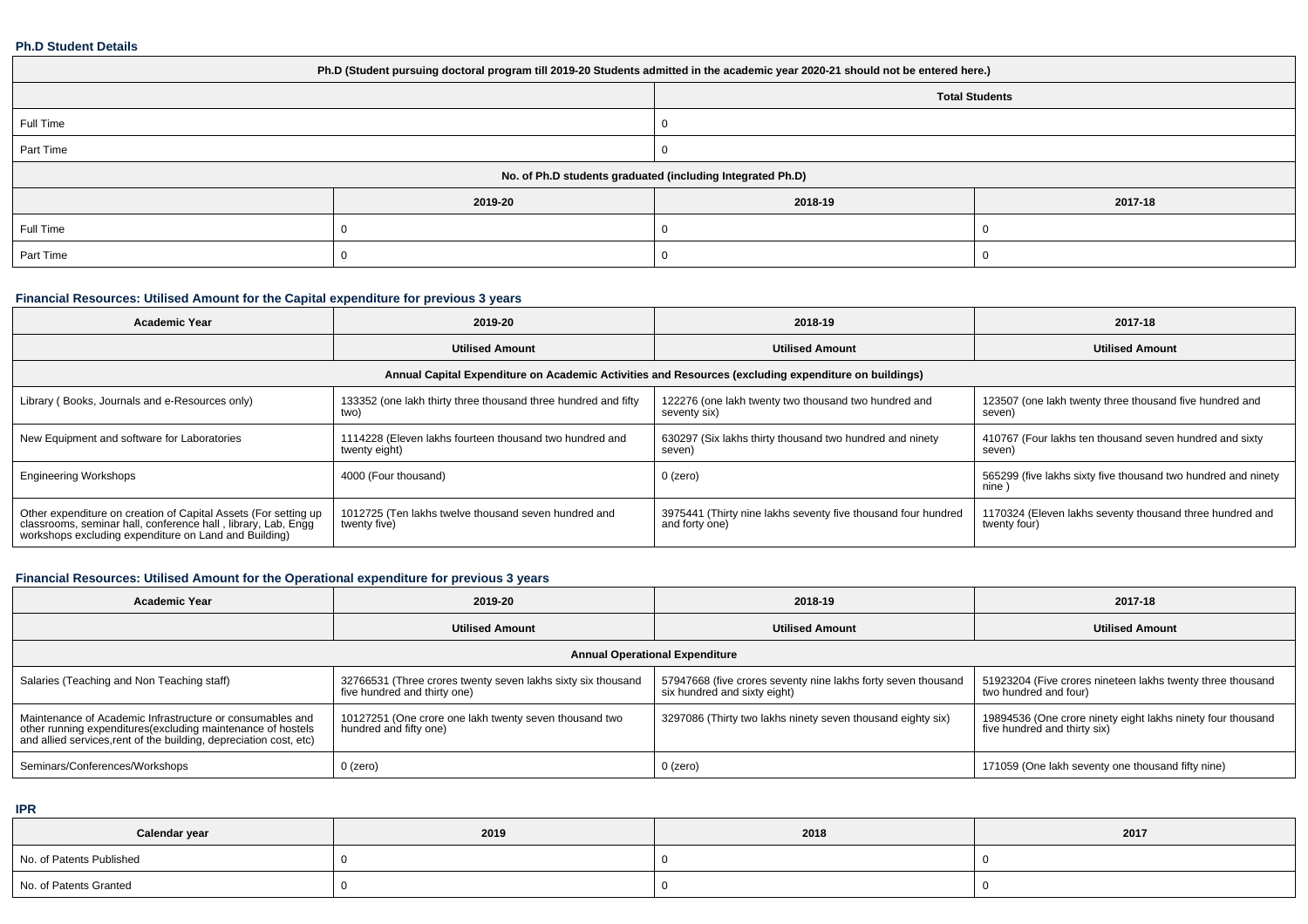#### **Sponsored Research Details**

| <b>Financial Year</b>                    | 2019-20 | 2018-19 | 2017-18 |
|------------------------------------------|---------|---------|---------|
| Total no. of Sponsored Projects          |         |         |         |
| Total no. of Funding Agencies            |         |         |         |
| Total Amount Received (Amount in Rupees) |         |         |         |
| Amount Received in Words                 | Zero    | Zero    | Zero    |

#### **Consultancy Project Details**

| <b>Financial Year</b>                    | 2019-20 | 2018-19                          | 2017-18                            |
|------------------------------------------|---------|----------------------------------|------------------------------------|
| Total no. of Consultancy Projects        |         |                                  |                                    |
| Total no. of Client Organizations        |         |                                  |                                    |
| Total Amount Received (Amount in Rupees) |         | 21400                            | 23500                              |
| Amount Received in Words                 | Zero    | Twenty one thousand five hundred | Twenty three thousand five hundred |

## **PCS Facilities: Facilities of physically challenged students**

| 1. Do your institution buildings have Lifts/Ramps?                                                                                                        | Yes, more than 40% of the buildings |
|-----------------------------------------------------------------------------------------------------------------------------------------------------------|-------------------------------------|
| 2. Do your institution have provision for walking aids, includingwheelchairs and transportation from one building to another for<br>handicapped students? | No                                  |
| 3. Do your institution buildings have specially designed toilets for handicapped students?                                                                | Yes, less than 40% of the buildings |

### **Faculty Details**

| Srno           | Name                             | Age | Designation            | Gender | Qualification | <b>Experience (In</b><br>Months) | <b>Is Associated</b><br><b>Last Year</b> | <b>Currently</b><br>working with<br>institution? | <b>Joining Date</b> | <b>Leaving Date</b>      | <b>Association type</b> |
|----------------|----------------------------------|-----|------------------------|--------|---------------|----------------------------------|------------------------------------------|--------------------------------------------------|---------------------|--------------------------|-------------------------|
|                | KVNASM<br>Prasad                 | 44  | Associate<br>Professor | Male   | M.Tech        | 210                              | Yes                                      | Yes                                              | 25-01-2006          | $\sim$                   | Regular                 |
| $\overline{2}$ | Mohammad<br>Najeeb Ahmad         | 41  | Associate<br>Professor | Male   | M.Tech        | 193                              | Yes                                      | Yes                                              | 15-06-2004          | $\overline{\phantom{a}}$ | Regular                 |
| 3              | Lankisetti Pandu<br>Ranga Prasad | 37  | Assistant<br>Professor | Male   | M.Tech        | 180                              | Yes                                      | Yes                                              | 25-07-2005          | $\sim$                   | Regular                 |
|                | Nallamalli Sushma                | 39  | Associate<br>Professor | Female | M.Tech        | 193                              | Yes                                      | Yes                                              | 15-06-2004          | $\sim$                   | Regular                 |
|                | T Ravi Kumar                     | 44  | Associate<br>Professor | Male   | M.Tech        | 260                              | Yes                                      | Yes                                              | 30-11-1998          | $\overline{\phantom{a}}$ | Regular                 |
| 6              | Dokka Jagan<br>Mohana Rao        | 58  | Professor              | Male   | Ph.D          | 355                              | Yes                                      | Yes                                              | 12-12-1990          | $\sim$                   | Regular                 |
|                | Venkata Madhav                   | 31  | Assistant<br>Professor | Male   | M.Tech        | 60                               | Yes                                      | Yes                                              | 12-08-2015          | $\sim$                   | Adhoc /<br>Contractual  |
| 8              | J Saraswathi                     | 37  | Assistant<br>Professor | Female | M.Sc.         | 139                              | Yes                                      | Yes                                              | 31-12-2008          | $\overline{\phantom{a}}$ | Adhoc /<br>Contractual  |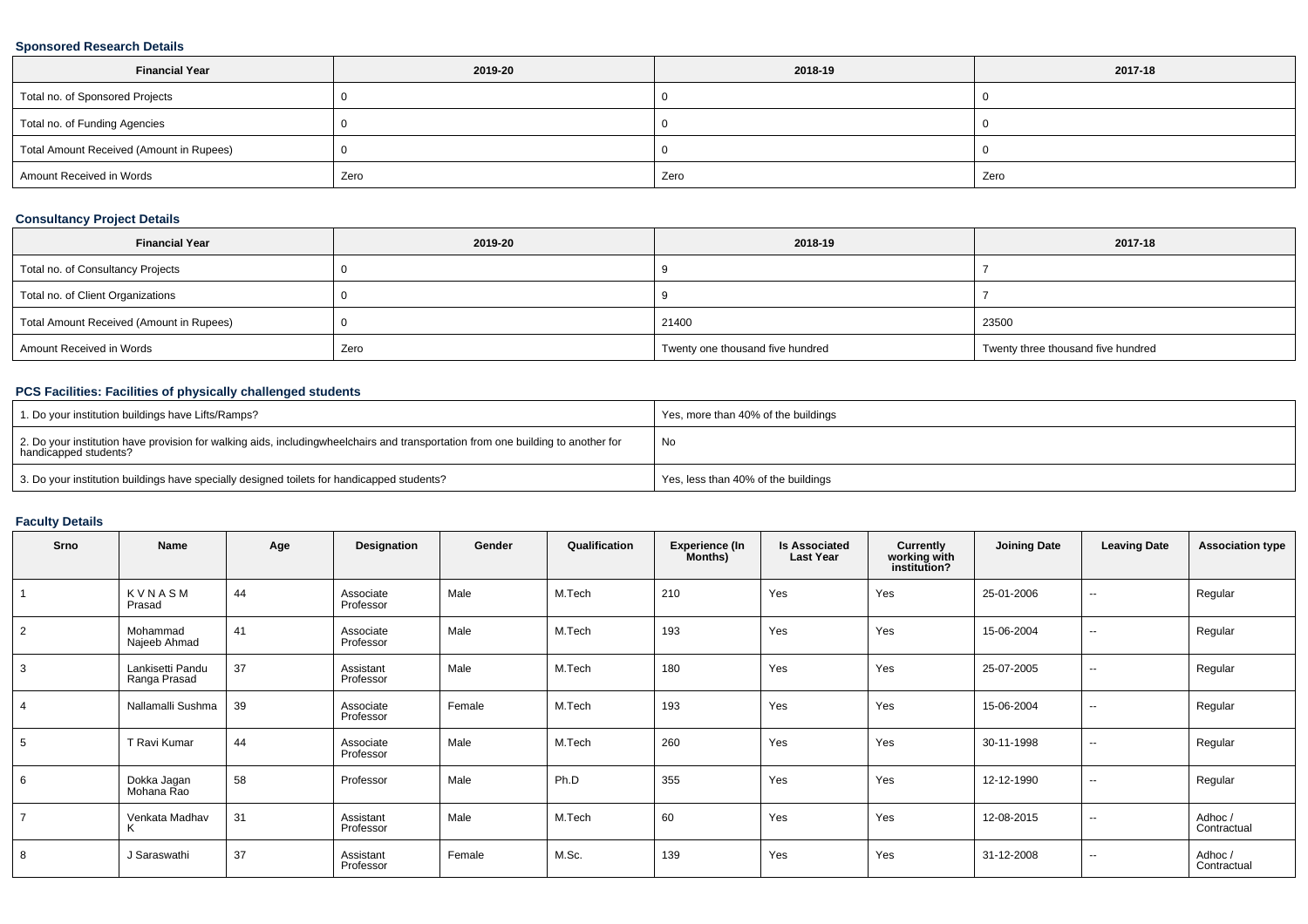| 9  | Komara Sivaram               | 45     | Assistant<br>Professor                              | Male   | M.Sc.  | 144 | Yes | Yes | 13-08-2008 | $\overline{a}$           | Adhoc /<br>Contractual |
|----|------------------------------|--------|-----------------------------------------------------|--------|--------|-----|-----|-----|------------|--------------------------|------------------------|
| 10 | Rajulapati Giridhar          | 32     | Assistant<br>Professor                              | Male   | M.Tech | 58  | Yes | Yes | 24-09-2015 | $\overline{\phantom{a}}$ | Adhoc /<br>Contractual |
| 11 | Thota Anusha                 | 32     | Assistant<br>Professor                              | Female | M.Tech | 49  | Yes | Yes | 11-07-2016 | ш,                       | Adhoc /<br>Contractual |
| 12 | K Naga Divya<br>Bhargavi     | 28     | Assistant<br>Professor                              | Female | M.Tech | 51  | Yes | Yes | 11-05-2016 | $\overline{\phantom{a}}$ | Adhoc /<br>Contractual |
| 13 | Kavuri<br>Suryaprakasa Rao   | 68     | Dean / Principal /<br>Director / Vice<br>Chancellor | Male   | Ph.D   | 313 | Yes | Yes | 06-07-2012 | ш,                       | Regular                |
| 14 | Gudapati Pavani              | 35     | Assistant<br>Professor                              | Female | M.Tech | 175 | Yes | Yes | 13-12-2005 | --                       | Regular                |
| 15 | Susarla<br>Viswanatham       | 47     | Associate<br>Professor                              | Male   | M.Tech | 261 | Yes | Yes | 09-11-1998 | --                       | Regular                |
| 16 | Kosuri Amala<br>Rajini       | 38     | Assistant<br>Professor                              | Female | M.Tech | 168 | Yes | Yes | 13-07-2006 | --                       | Regular                |
| 17 | P Sekhar                     | 47     | Assistant<br>Professor                              | Male   | M.Tech | 259 | Yes | Yes | 21-12-1999 | --                       | Regular                |
| 18 | T Chiranjeevi                | 38     | Assistant<br>Professor                              | Male   | M.Tech | 153 | Yes | Yes | 07-11-2007 | --                       | Regular                |
| 19 | L Chandrajit<br>Yadav        | 41     | Associate<br>Professor                              | Male   | M.Tech | 181 | Yes | Yes | 08-07-2005 | --                       | Regular                |
| 20 | D Sreenivasa Rao             | 54     | Dean / Principal /<br>Director / Vice<br>Chancellor | Male   | Ph.D   | 381 | Yes | Yes | 25-10-1988 | --                       | Regular                |
| 21 | Puppala Siva<br>Nagasree     | 40     | Associate<br>Professor                              | Female | M.Tech | 193 | Yes | Yes | 15-06-2004 | --                       | Regular                |
| 22 | M Ravi Kanth                 | 33     | Assistant<br>Professor                              | Male   | M.Tech | 50  | Yes | Yes | 20-06-2016 | --                       | Adhoc /<br>Contractual |
| 23 | Jiddu Krishna<br>Sumanth     | 39     | Assistant<br>Professor                              | Male   | M.Sc.  | 139 | Yes | Yes | 31-12-2008 | --                       | Adhoc /<br>Contractual |
| 24 | G N V Manasa                 | 25     | Assistant<br>Professor                              | Female | M.Tech | 55  | Yes | Yes | 12-01-2016 | --                       | Adhoc /<br>Contractual |
| 25 | Ch Sirisha                   | 35     | Assistant<br>Professor                              | Female | M.Tech | 38  | Yes | Yes | 12-06-2017 | --                       | Adhoc /<br>Contractual |
| 26 | Chandana Swathi              | 34     | Assistant<br>Professor                              | Female | M.Tech | 156 | Yes | Yes | 10-07-2007 | --                       | Regular                |
| 27 | K G Venkata<br>Krishna       | $32\,$ | Assistant<br>Professor                              | Male   | M.Tech | 104 | Yes | Yes | 29-11-2011 | --                       | Adhoc /<br>Contractual |
| 28 | <b>B</b> Amar<br>Nagendram   | 46     | Professor                                           | Male   | Ph.D   | 248 | Yes | Yes | 07-12-1999 | $\sim$                   | Regular                |
| 29 | Lanka<br>Venkateswara<br>Rao | 54     | Associate<br>Professor                              | Male   | Ph.D   | 143 | Yes | Yes | 21-08-2008 | $\sim$                   | Regular                |
| 30 | Tummala<br>Praneetha         | 31     | Assistant<br>Professor                              | Female | M.Tech | 49  | Yes | Yes | 20-06-2016 | $\overline{\phantom{a}}$ | Adhoc /<br>Contractual |
| 31 | Arepalli Lakshmi<br>Nagasree | 44     | Assistant<br>Professor                              | Female | M.Sc.  | 248 | Yes | Yes | 27-11-1999 | $\overline{\phantom{a}}$ | Regular                |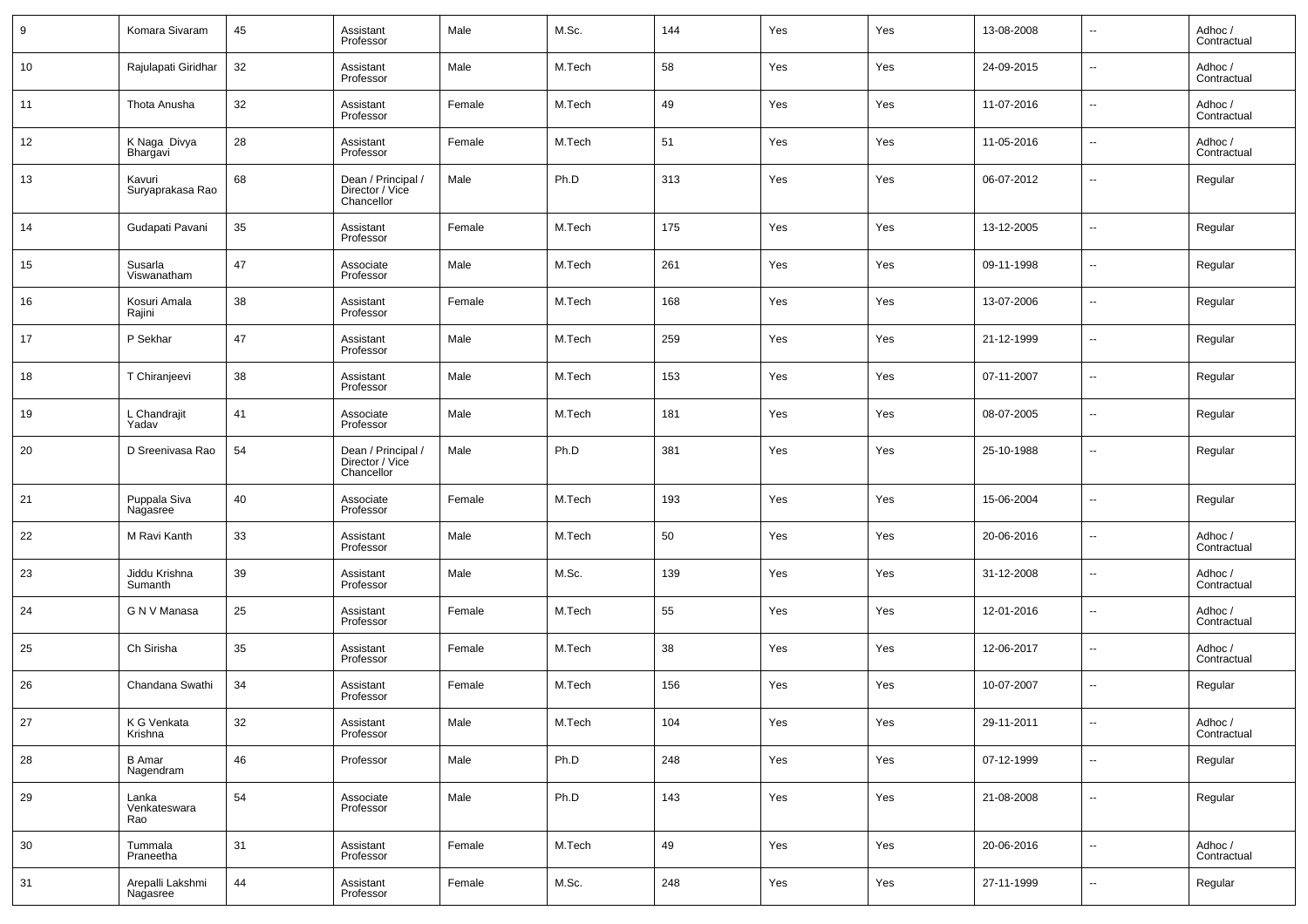| 32 | Chennam Sai<br>Leela       | 45 | Assistant<br>Professor | Female | M.A        | 145 | Yes | Yes | 16-06-2008 | $\ddot{\phantom{a}}$     | Adhoc/<br>Contractual  |
|----|----------------------------|----|------------------------|--------|------------|-----|-----|-----|------------|--------------------------|------------------------|
| 33 | Syed Ayesha<br>Yasmeen     | 27 | Assistant<br>Professor | Female | M.Tech     | 60  | Yes | Yes | 06-08-2015 | $\sim$                   | Adhoc/<br>Contractual  |
| 34 | Kona Uday Kiran            | 29 | Assistant<br>Professor | Male   | M.Tech     | 56  | Yes | Yes | 25-11-2015 | $\sim$                   | Adhoc /<br>Contractual |
| 35 | S Mythreya                 | 33 | Assistant<br>Professor | Male   | M.Tech     | 108 | Yes | Yes | 20-07-2011 | $\overline{\phantom{a}}$ | Adhoc /<br>Contractual |
| 36 | B Naga Jyothi              | 50 | Professor              | Female | Ph.D       | 342 | Yes | Yes | 24-01-1992 | $\overline{\phantom{a}}$ | Regular                |
| 37 | B V K Padmaja              | 50 | Assistant<br>Professor | Female | M.Tech     | 132 | Yes | Yes | 06-08-2009 | $\overline{\phantom{a}}$ | Regular                |
| 38 | J Siva Deepika             | 32 | Assistant<br>Professor | Female | M.Tech     | 116 | Yes | Yes | 22-11-2010 | --                       | Adhoc/<br>Contractual  |
| 39 | Thota sushma<br>Latha      | 36 | Assistant<br>Professor | Female | M.Tech     | 146 | Yes | Yes | 08-06-2008 | н.                       | Regular                |
| 40 | Abdul Nabi                 | 51 | Associate<br>Professor | Male   | Ph.D       | 265 | Yes | Yes | 23-10-1996 | --                       | Regular                |
| 41 | M Tejaswi                  | 26 | Assistant<br>Professor | Female | M.Tech     | 60  | Yes | Yes | 12-08-2015 | --                       | Adhoc/<br>Contractual  |
| 42 | K Narasimha Raju           | 53 | Lecturer               | Male   | <b>MCA</b> | 240 | Yes | Yes | 08-08-2000 | $\sim$                   | Regular                |
| 43 | Thumu Annapurna            | 37 | Assistant<br>Professor | Female | M. Phil    | 190 | Yes | Yes | 11-10-2004 | н.                       | Regular                |
| 44 | SSLV<br>Padmavathi         | 51 | Assistant<br>Professor | Female | M.Sc.      | 95  | Yes | Yes | 07-09-2012 | $\overline{\phantom{a}}$ | Adhoc /<br>Contractual |
| 45 | E Deepak Naidu             | 28 | Assistant<br>Professor | Male   | M.Tech     | 79  | Yes | Yes | 06-01-2014 | н.                       | Adhoc /<br>Contractual |
| 46 | P Anuradha                 | 36 | Lecturer               | Female | M.Sc.      | 53  | Yes | Yes | 10-03-2016 | --                       | Adhoc /<br>Contractual |
| 47 | K Murali Krishna           | 33 | Assistant<br>Professor | Male   | M.Tech     | 113 | Yes | Yes | 14-02-2011 | $\ddotsc$                | Adhoc /<br>Contractual |
| 48 | Veenam Vara<br>Prasad      | 32 | Assistant<br>Professor | Male   | M.Tech     | 37  | Yes | Yes | 01-07-2017 | $\ddotsc$                | Adhoc /<br>Contractual |
| 49 | PULIVERTHI<br>SRINIVAS     | 27 | Assistant<br>Professor | Male   | M.Tech     | 37  | Yes | Yes | 17-07-2017 | $\overline{\phantom{a}}$ | Adhoc /<br>Contractual |
| 50 | M Arun Kumar               | 36 | Assistant<br>Professor | Male   | M.Tech     | 181 | Yes | Yes | 25-06-2005 | ٠.                       | Regular                |
| 51 | Mehraj Begum<br>Shaik      | 50 | Assistant<br>Professor | Female | M.LISc     | 147 | Yes | Yes | 01-08-2008 | $\overline{\phantom{a}}$ | Adhoc /<br>Contractual |
| 52 | Chittibomma<br>Suresh      | 31 | Assistant<br>Professor | Male   | M.Tech     | 58  | Yes | Yes | 11-07-2016 | $\overline{\phantom{a}}$ | Adhoc /<br>Contractual |
| 53 | Janyanthi Udaya<br>Bhaskar | 50 | Associate<br>Professor | Male   | M.Tech     | 259 | Yes | Yes | 17-12-1998 | $\ddotsc$                | Regular                |
| 54 | S Sridhar                  | 39 | Assistant<br>Professor | Male   | M.Tech     | 159 | Yes | Yes | 11-05-2007 | $\ddotsc$                | Regular                |
| 55 | M Naga<br>Bhushanam        | 57 | Associate<br>Professor | Male   | M.Tech     | 260 | Yes | Yes | 13-11-1998 | --                       | Regular                |